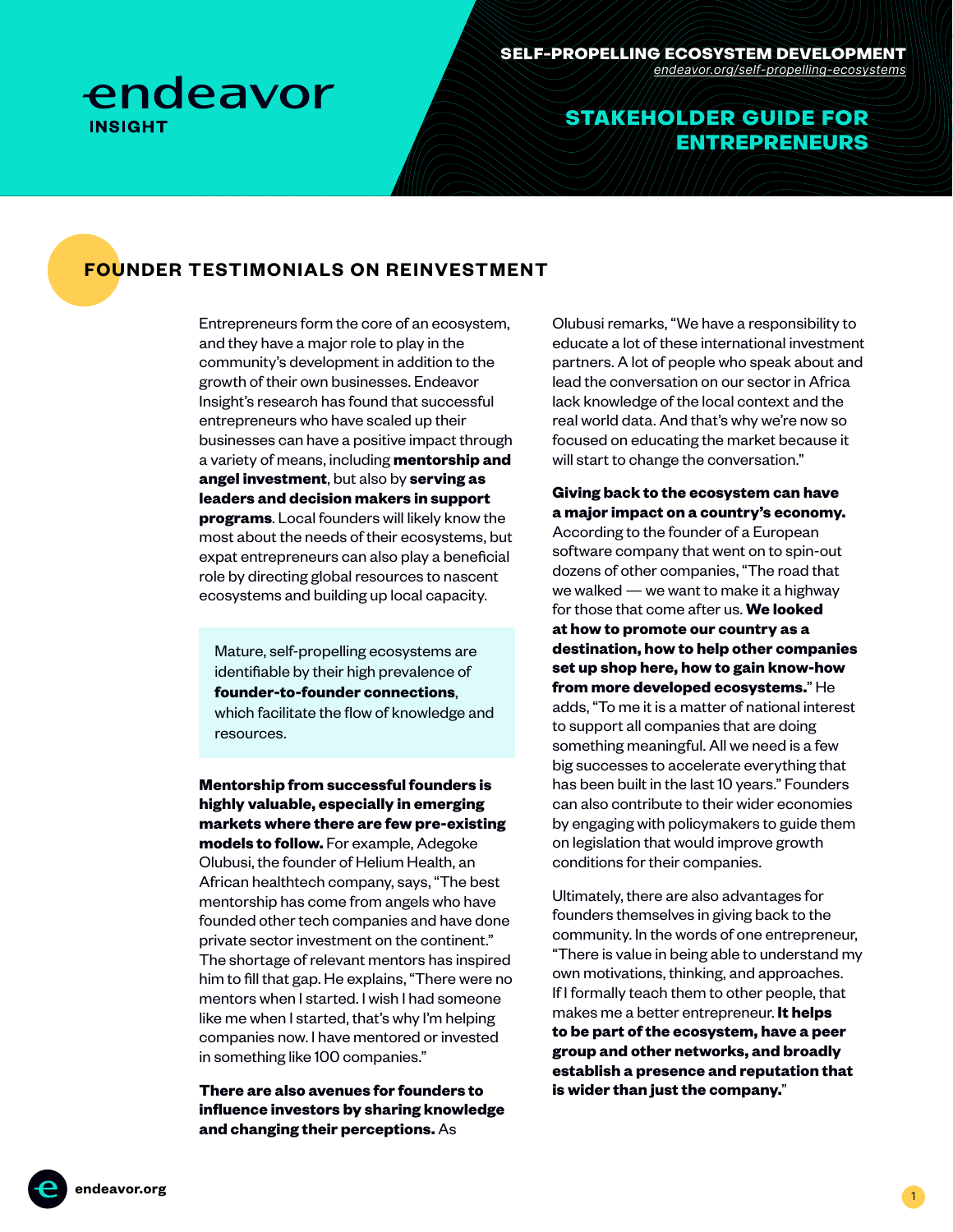

### STAKEHOLDER GUIDE FOR ENTREPRENEURS

## **FOUNDER EXPERIENCES WITH SUPPORT PROGRAMS**

Support programs can offer much-needed resources if they match the needs of entrepreneurs. Before spending time, and possibly money, on a program, **founders should make sure the type of support on offer aligns with their goals.**

In hundreds of interviews with Endeavor Insight, entrepreneurs noted both positive and negative aspects of participating in support programs. On the positive side, **tailored, sector-specific support** can help founders with product development and business model refinement.

Founders also noted that support programs are often useful for building connections with potential investors and customers, both **directly via networking and indirectly by serving as a "seal of approval."**

Founders should identify if a program they are considering provides facilities and services that would benefit their company, given its sector or business model. In Endeavor Insight's **[study](https://endeavor.org/entrep-in-healthcare)  [on the health sector](https://endeavor.org/entrep-in-healthcare)**, several founders had positive experiences with the assistance they received for going to market. It helped them navigate processes such as regulatory compliance and intellectual property rights.

Entrepreneurs also reported having experiences in which support programs were not helpful to them, especially when the curricula were too academic, theoretical, or generic. As one founder remarked: "**A lot of incubators themselves are trying to survive**  **and raise capital, so one has to be careful which incubator to choose to be a part of.**  Many incubators need you more than you need them." If a support program does not provide relevant services, it can become a distraction from managing and scaling up one's business. **In some cases, entrepreneurs believed that participating in a program could have been more useful for them at a different stage in their business's growth**, which underscores the importance for support organizations and entrepreneurs to be in alignment about their goals prior to program participation.

Founders can consider the questions listed on the next page, both to ask themselves and the potential support program, before making a decision on whether or not to participate.



Photo credit: Charles Barry Photography